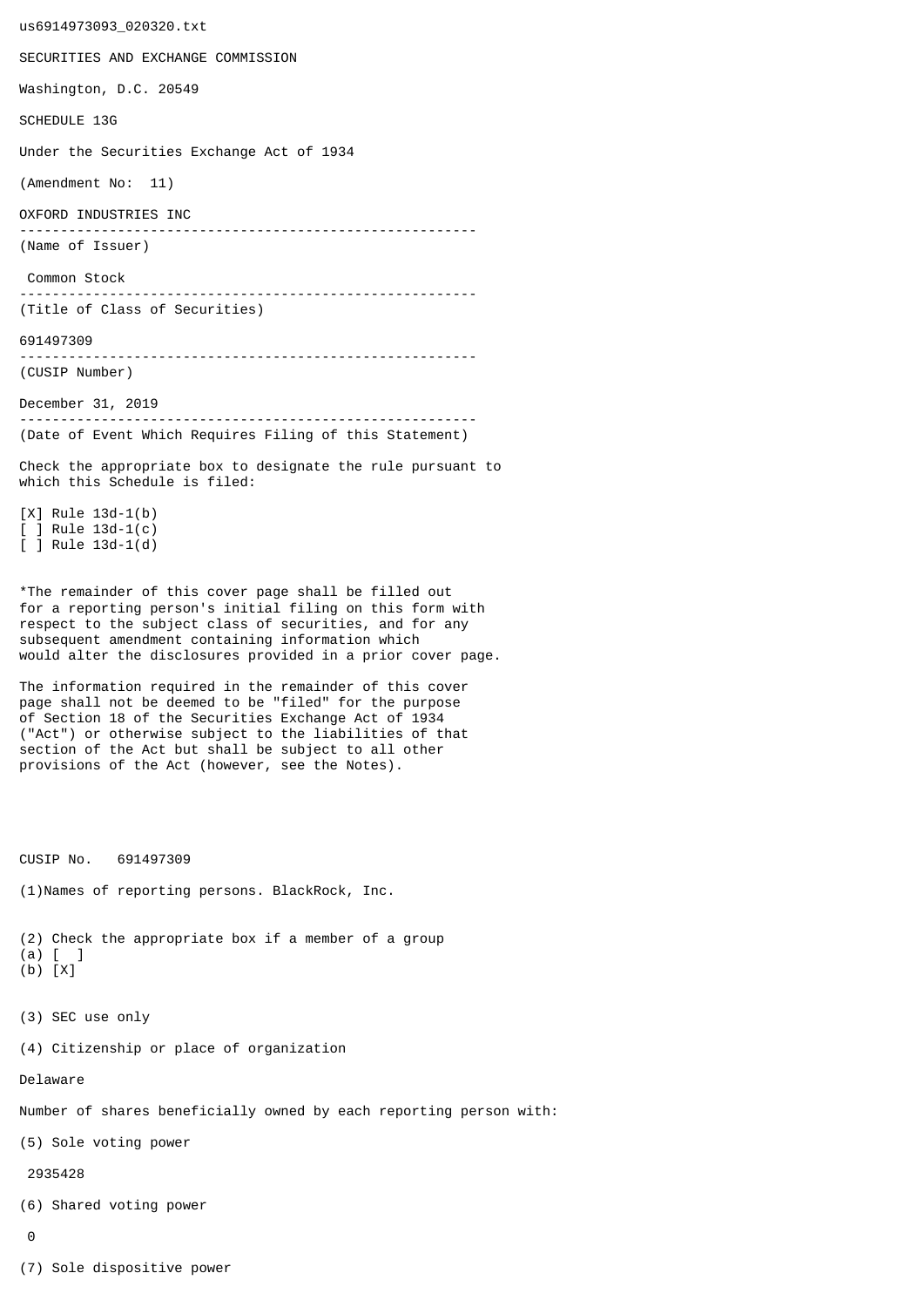```
 3043956
(8) Shared dispositive power
 \Omega(9) Aggregate amount beneficially owned by each reporting person
  3043956
(10) Check if the aggregate amount in Row (9) excludes certain shares
(11) Percent of class represented by amount in Row 9
  17.9%
(12) Type of reporting person
HC
Item 1.
Item 1(a) Name of issuer:
                            -----------------------------------------------------------------------
OXFORD INDUSTRIES INC
Item 1(b) Address of issuer's principal executive offices:
-----------------------------------------------------------------------
999 PEACHTREE STREET NE SUITE 688
ATLANTA GA 30309
Item 2.
2(a) Name of person filing:
               ----------------------------------------------------------------------
BlackRock, Inc.
2(b) Address or principal business office or, if none, residence:
-----------------------------------------------------------------------
BlackRock, Inc.
55 East 52nd Street
New York, NY 10055
2(c) Citizenship:
                            --------------------------------------------------------------------
 See Item 4 of Cover Page
2(d) Title of class of securities:
                                      -------------------------------------------------------------------
  Common Stock
2(e) CUSIP No.:
See Cover Page
Item 3.
If this statement is filed pursuant to Rules 13d-1(b), or 13d-2(b) or (c),
check whether the person filing is a:
[ ] Broker or dealer registered under Section 15 of the Act;
```
[ ] Bank as defined in Section 3(a)(6) of the Act;

Investment Company Act of 1940;

[ ] Investment company registered under Section 8 of the

[ ] Insurance company as defined in Section 3(a)(19) of the Act;

[ ] An investment adviser in accordance with Rule  $13d-1(b)(1)(ii)(E)$ ;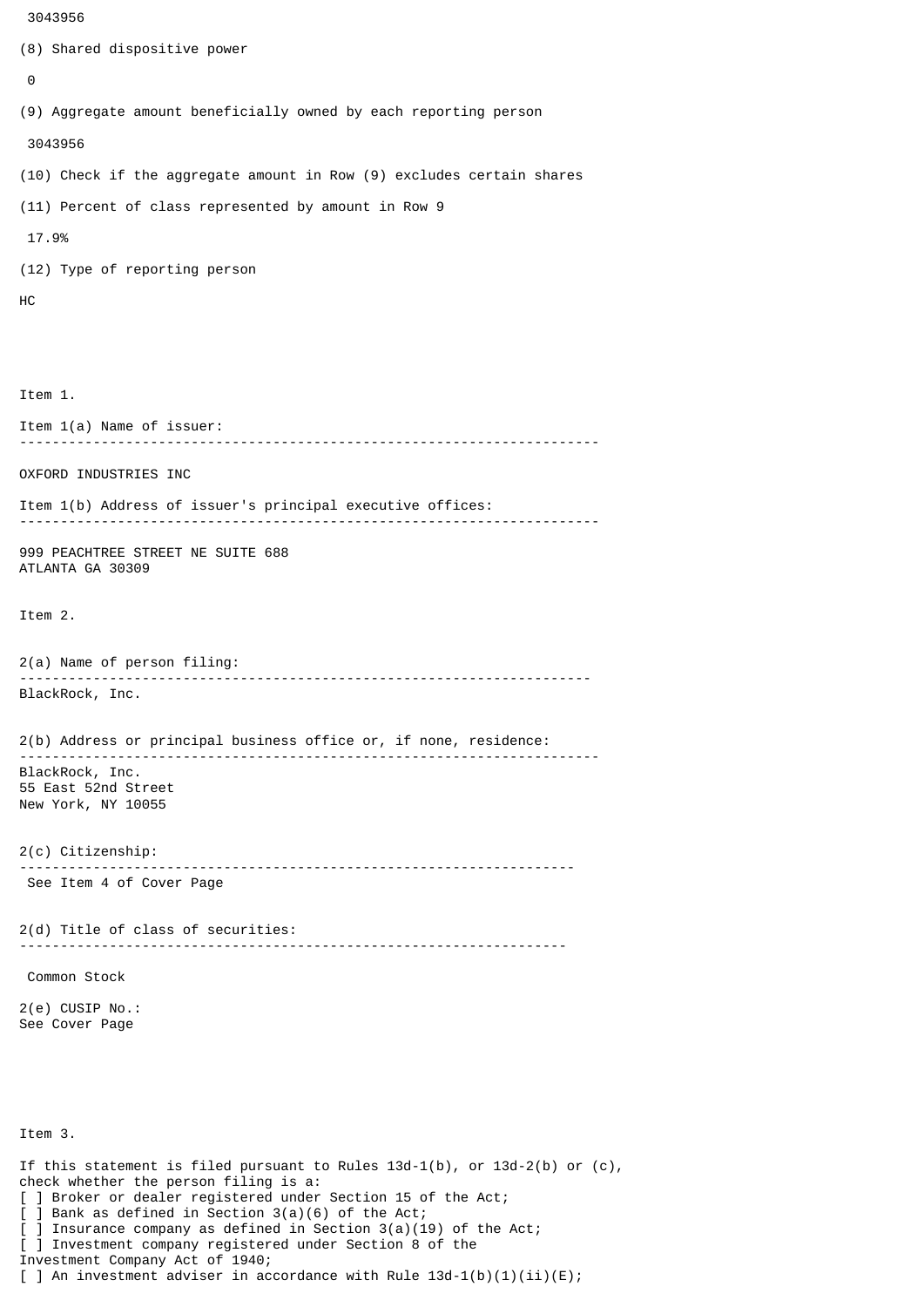[ ] An employee benefit plan or endowment fund in accordance with Rule  $13d-1(b)(1)(ii)(F);$ [X] A parent holding company or control person in accordance with Rule  $13d-1(b)(1)(ii)(G);$ [ ] A savings associations as defined in Section 3(b) of the Federal Deposit Insurance Act (12 U.S.C. 1813); [ ] A church plan that is excluded from the definition of an investment company under section  $3(c)(14)$  of the Investment Company Act of 1940; [ ] A non-U.S. institution in accordance with Rule  $240.13d-1(b)(1)(ii)(J);$  $[$  ] Group, in accordance with Rule 240.13d-1(b)(1)(ii)(K). If filing as a non-U.S. institution in accordance with Rule  $240.13d-1(b)(1)(ii)(J)$ , please specify the type of institution: Item 4. Ownership Provide the following information regarding the aggregate number and percentage of the class of securities of the issuer identified in Item 1. Amount beneficially owned: 3043956 Percent of class 17.9% Number of shares as to which such person has: Sole power to vote or to direct the vote 2935428 Shared power to vote or to direct the vote  $\boldsymbol{\Theta}$ Sole power to dispose or to direct the disposition of 3043956 Shared power to dispose or to direct the disposition of  $\boldsymbol{\Theta}$ Item 5.

Ownership of 5 Percent or Less of a Class. If this statement is being filed to report the fact that as of the date hereof the reporting person has ceased to be the beneficial owner of more than 5 percent of the class of securities, check the following [ ].

Item 6. Ownership of More than 5 Percent on Behalf of Another Person

 If any other person is known to have the right to receive or the power to direct the receipt of dividends from, or the proceeds from the sale of, such securities, a statement to that effect should be included in response to this item and, if such interest relates to more than 5 percent of the class, such person should be identified. A listing of the shareholders of an investment company registered under the Investment Company Act of 1940 or the beneficiaries of employee benefit plan, pension fund or endowment fund is not required.

The interest of 1 such person, iShares Core S&P Small-Cap ETF, in the common

stock of OXFORD INDUSTRIES INC is more than five percent of the total outstanding common stock.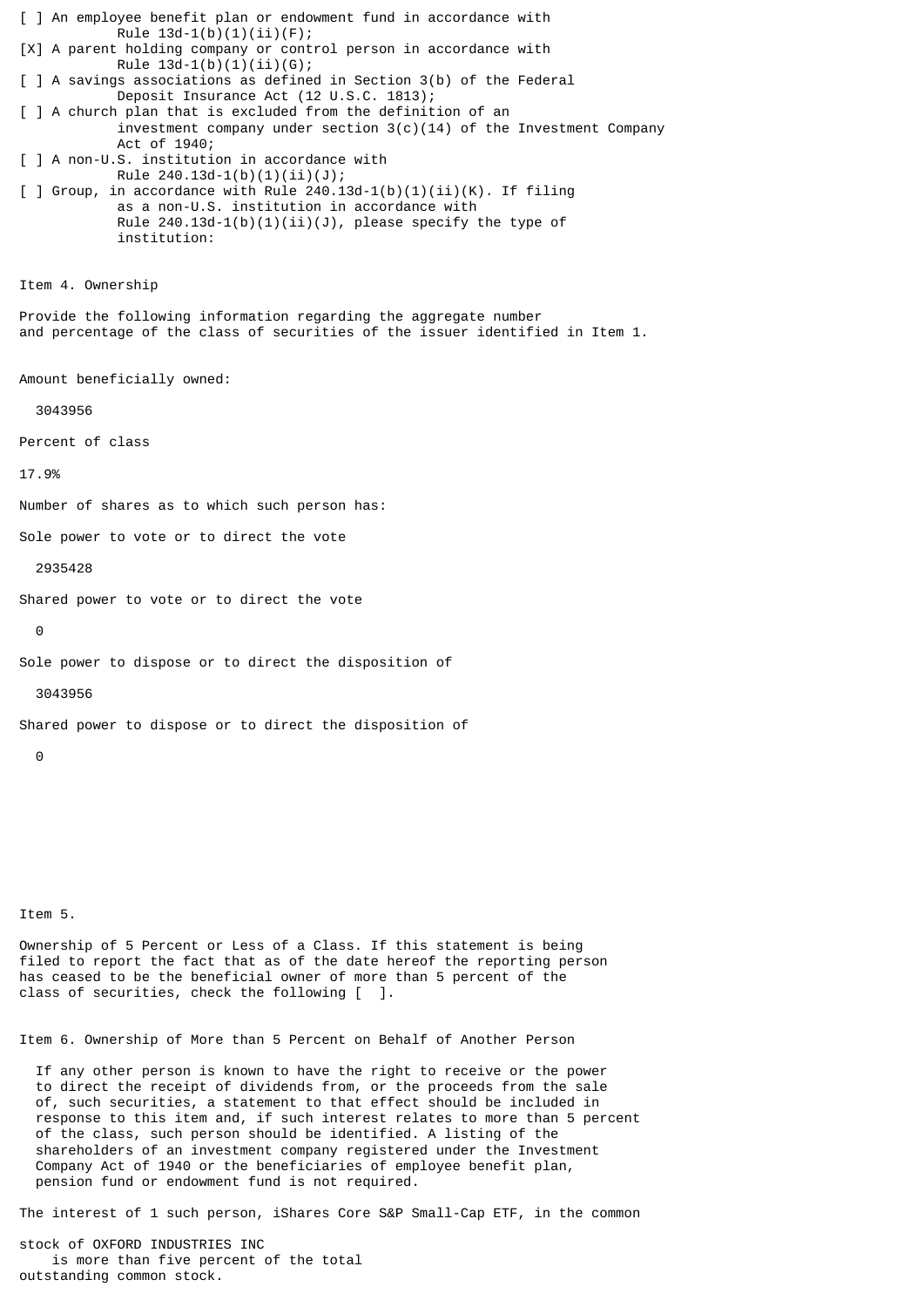Item 7. Identification and Classification of the Subsidiary Which Acquired the Security Being Reported on by the Parent Holding Company or Control Person.

See Exhibit A

Item 8. Identification and Classification of Members of the Group

If a group has filed this schedule pursuant to Rule  $13d-1(b)(ii)(J)$ , so indicate under Item 3(j) and attach an exhibit stating the identity and Item 3 classification of each member of the group. If a group has filed this schedule pursuant to Rule 13d-1(c) or Rule 13d-1(d), attach an exhibit stating the identity of each member of the group.

Item 9. Notice of Dissolution of Group

Notice of dissolution of a group may be furnished as an exhibit stating the date of the dissolution and that all further filings with respect to transactions in the security reported on will be filed, if required, by members of the group, in their individual capacity.

See Item 5.

Item 10. Certifications By signing below I certify that, to the best of my knowledge and belief, the securities referred to above were acquired and are held in the ordinary course of business and were not acquired and are not held for the purpose of or with the effect of changing or influencing the control of the issuer of the securities and were not acquired and are not held in connection with or as a participant in any transaction having that purpose or effect.

Signature.

After reasonable inquiry and to the best of my knowledge and belief, I certify that the information set forth in this statement is true, complete and correct.

Dated: February 3, 2020 BlackRock, Inc.

Signature: Spencer Fleming

```
-------------------------------------------
```
Name/Title Attorney-In-Fact

The original statement shall be signed by each person on whose behalf the statement is filed or his authorized representative. If the statement is signed on behalf of a person by his authorized representative other than an executive officer or general partner of the filing person, evidence of the representative's authority to sign on behalf of such person shall be filed with the statement, provided, however, that a power of attorney for this purpose which is already on file with the Commission may be incorporated by reference. The name and any title of each person who signs the statement shall be typed or printed beneath his signature.

Attention: Intentional misstatements or omissions of fact constitute Federal criminal violations (see 18 U.S.C. 1001).

Exhibit A